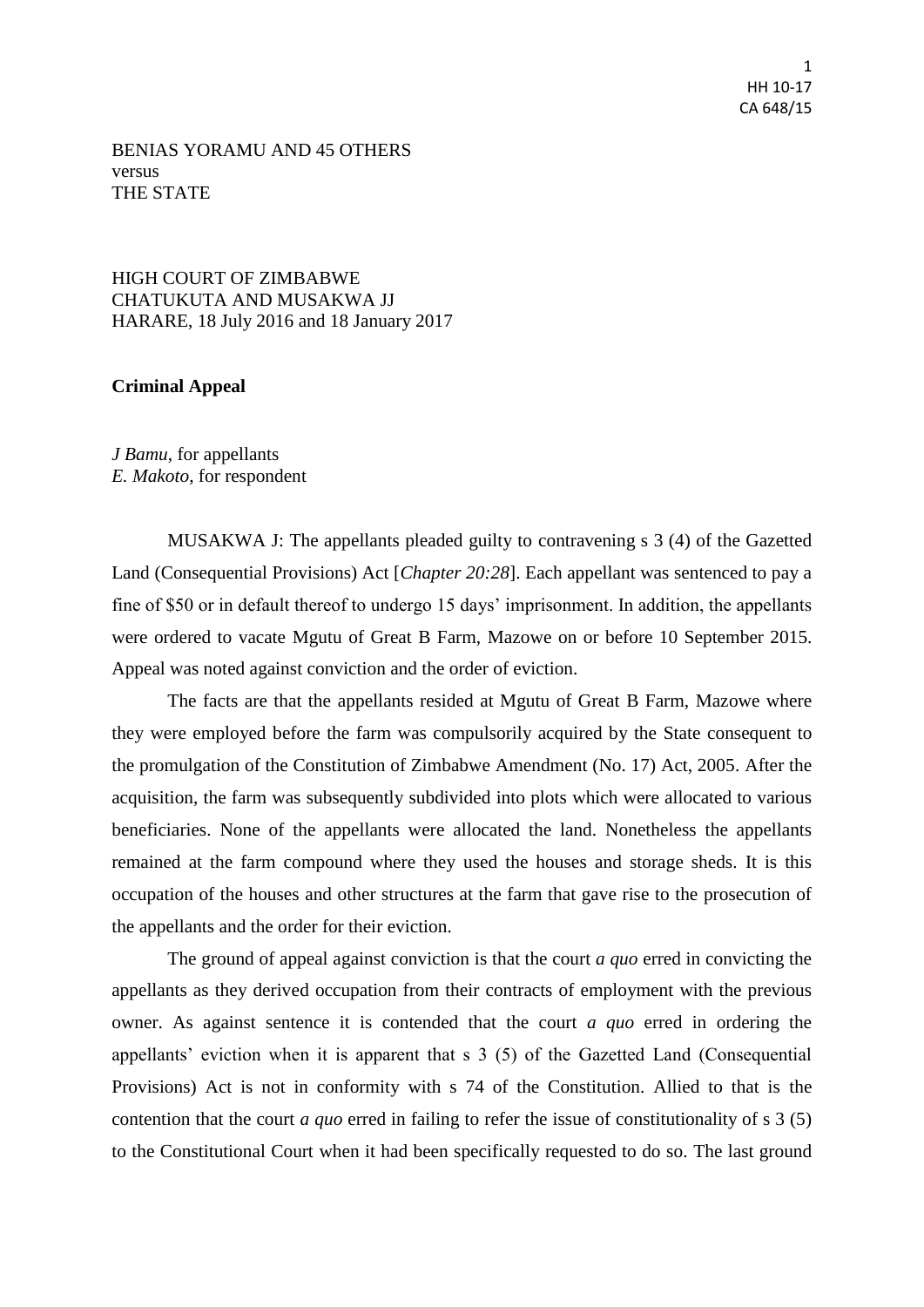of appeal is that the trial court erred in imposing a fine that was beyond the means of the appellants.

Fortuitously, the appellants were represented by Mr *Bamu* during their trial. There was no question of the appellants not having voluntarily and understandingly pleaded to the charge. Having become aware of the judgment in *Benias Yoramu and 45 Ors* v *The Prosecutor General* CCZ 2/16 Mr *Bamu* informed this court that he was abandoning the appeal against conviction. The background to judgment number CCZ 2/16 is that, having been placed on remand on a charge of contravening s 3 (2) as read with s 3 (3) of the Gazetted Land (Consequential Provisions) Act, the appellants sought a referral of the matter to the Constitutional Court in terms of s 24 (2) of the former Constitution. The matter was dismissed with the Constitutional Court holding that there was no breach of a fundamental right and therefore there was no constitutional issue arising that warranted such a referral.

I now move to the issue of whether the trial court erred in declining to refer the matter to the Constitutional Court. The trial court, on its own accord raised the question of constitutionality of section 3 (5) of the Gazetted Land (Consequential Provisions) Act in light of s 74 of the Constitution. Having heard submissions the trial court declined to refer the issue to the Constitutional Court. It justified this on the reasoning that the issue had not been raised by counsel for the appellants. It is this ruling that was appealed against.

Section 74 of the Constitution provides that:

"No person may be evicted from their home, or have their home demolished, without an order of court made after considering all the relevant circumstances."

On the other hand s 175 (4) of the Constitution provides that:

"If a constitutional matter arises in any proceedings before a court, the person presiding over that court may and, if so requested by any party to the proceedings, must refer the matter to the Constitutional Court unless he or she considers the request is merely frivolous or vexatious."

Having invoked the issue of constitutionality on its own and having been requested to make a referral I do not consider that the trial court was correct in declining to do so for the reason that the issue had not been raised by the defence. The trial court could only have declined to make a referral on the basis that the issue was frivolous and vexatious. The case of *Martin and Another* v *Attorney-General* 1993 (1) ZLR 153 (S) is authority for the proposition that a request for referral of a matter to the Constitutional is predicated on whether the issue so raised is not frivolous and vexatious.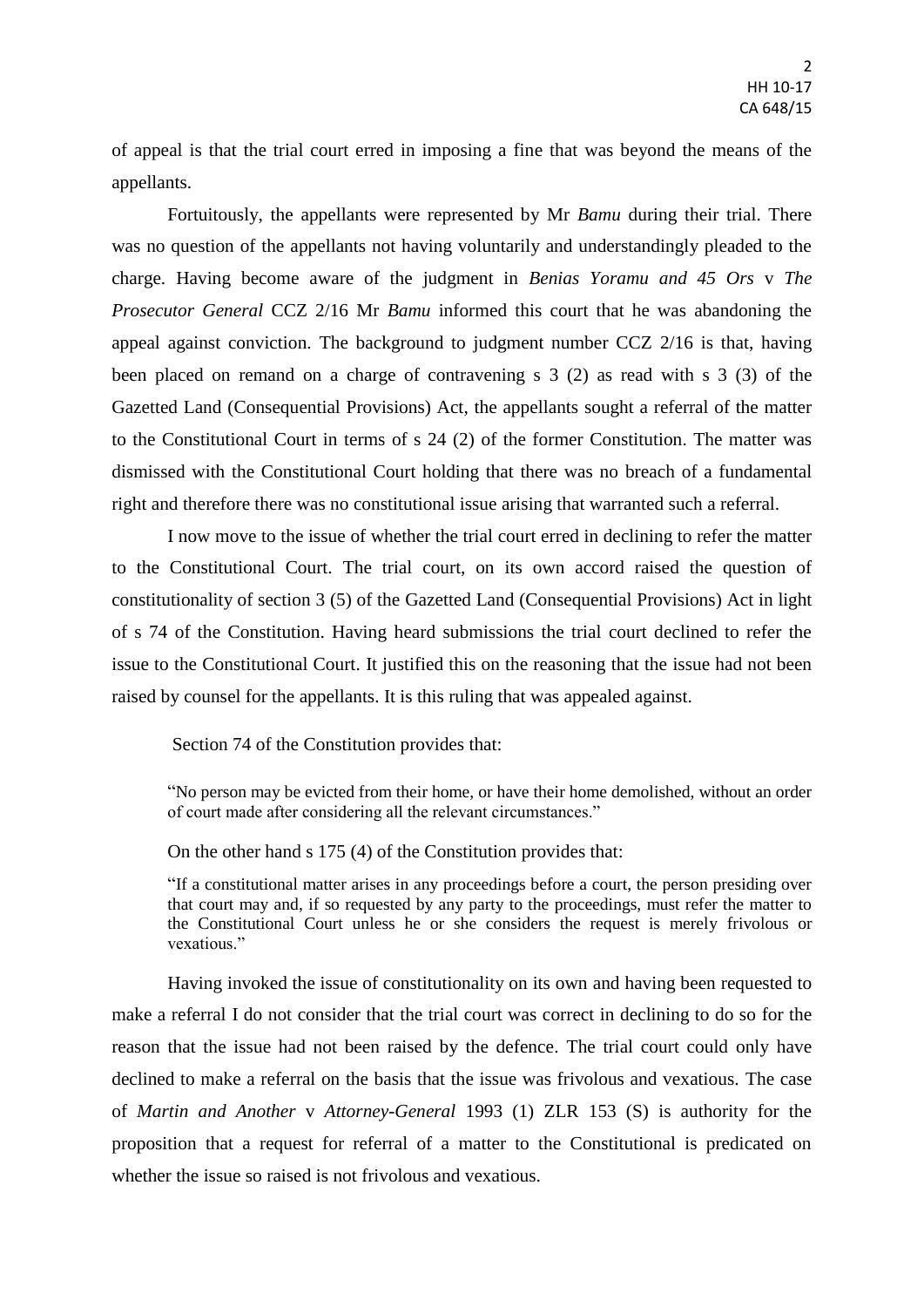Irrespective of how the issue of the constitutionality of s 3 (5) came up, it appears the issue fits within s 175 (4) because a constitutional matter arose during the proceedings. I do not think that the appellants were precluded from requesting a referral simply because they are not the ones who raised the issue. It is unfortunate that the issue before the court *a quo* arose before the coming into operation of the Constitutional Court Rules, because the situation that the trial court found itself in is catered for in the rules. Without rules of procedure in existence, it is doubtful that the trial court was empowered to raise a constitutional issue on its own accord. Having made this observation the question is whether it is necessary for this court to make a determination of the issue in light of judgment number CCZ 2/16.

Mr *Bamu* submitted that the issue of the constitutionality of s 3 (5) has not been adjudicated upon. He further submitted that the provision is inconsistent with s 74 as it makes eviction mandatory following a conviction. Thus it takes away the discretion of the court.

Mr *Makoto* submitted that the appellants were abusing court process. This is because the Constitutional Court has already determined the same matter in CCZ 2/16. He further submitted that section 3 has been held to be constitutional. Thus the right of occupation that the appellants claim ceased upon the compulsory acquisition of the farm.

The matter relating to CCZ 2/16 was heard on 21 January 2015. The judgment was availed in June 2016. As already stated earlier on when the appellants were placed on remand for contravening s 3 (2) (a) as read with s 3 (3) of the Gazetted Land (Consequential Provisions) Act they applied for referral to the Constitutional Court the issue of the constitutionality of those provisions. Mr *Bamu* submitted that the Constitutional Court only determined the constitutionality of s 3 (2) and s 3 (3) and that the constitutionality of s 3 (5) is yet to be adjudicated upon.

In judgment number CCZ 2/16 GARWE JCC observed that the constitutionality of s 3 of the Gazetted Land (Consequential Provisions) Act has been upheld in a number of decisions. Reference was made to *Commercial Farmers Union And Ors* v *The Minister of Lands and Rural Resettlement and Ors* 2010 (2) ZLR 576 (S) which in turn cites *Tom Beattie Farms (Pvt) Ltd and Another* v *Ignatius Mugova and Anor* SC 32/09. GARWE JCC further observed that under the old and new Constitutions an occupier of gazetted or acquired land is liable to prosecution if he or she does not have lawful authority. In my respectful view the entire section 3 was held to be constitutional as opposed to Mr *Bamu*'s quest to have a piece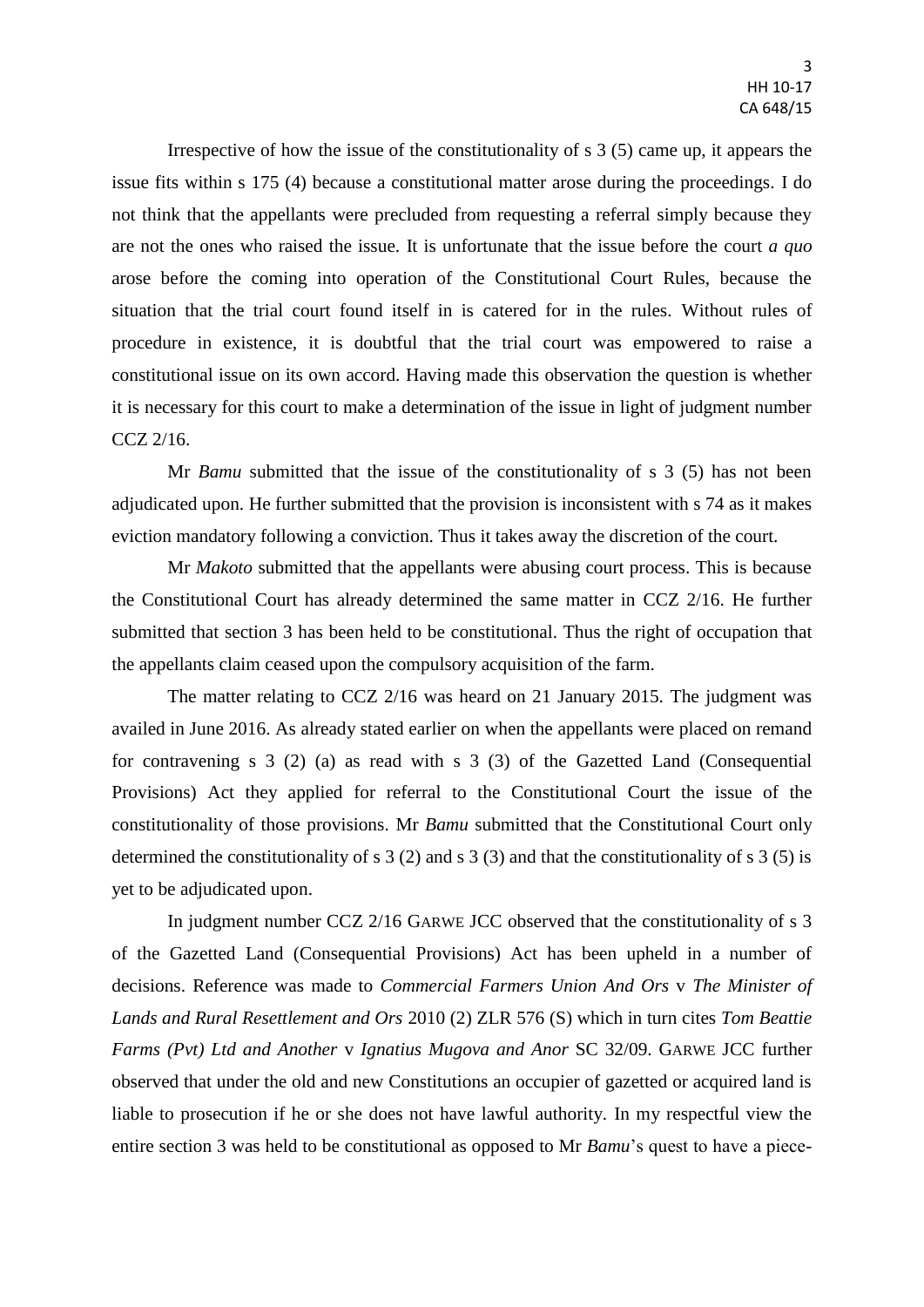meal approach to the entire issue and contend that subsection (5) has not been adjudicated upon.

In *Commercial Farmers Union And Ors* v *The Minister of Lands and Rural Resettlement and Others supra* CHIDYAUSIKU CJ expressed the following at 584-585:

"In terms of s 16 B of the Constitution, the individual applicants have been stripped of all the rights to the land they previously owned or occupied. Section 16B of the Constitution vests all the rights of previous owners and occupiers in the State. In *casu*, the only link the individual applicants have to the land is their continued occupation of the acquired land, which continued occupation has been rendered a criminal offence by an Act of Parliament authorised by s 16B (6) of the Constitution."

Although the above remarks were made in the context of the former Constitution, they are equally applicable in the present context. Section 72 (6) of the Constitution of Zimbabwe Amendment (No. 20) Act, 2013 provides that:

"An Act of Parliament may make it an offence for any person, without lawful authority, to possess or occupy agricultural land referred to in this section or other State land."

It follows then that the continued criminalisation of unlawful occupation of agricultural or state land makes it untenable for one to argue that a provision empowering a court to order eviction following a conviction is unconstitutional. Eviction is a necessary sequel to a conviction for unlawful occupation of agricultural or state land. It would be absurd that the act of unlawful occupation of agricultural or state land is constitutional and on the other hand eviction from such land following a conviction is unconstitutional. It must be noted that in terms of s 3 (3) of the Gazetted Land (Consequential Provisions) Act a former owner or occupier of gazetted land can only occupy the living quarters for up to ninety days from the time the land is identified for acquisition. It could never have been the intention in the enactment of s 74 of the Constitution to confer a right that was extinguished by s 72 (6). In any event, if it is constitutional to prosecute and order the eviction of a former owner for contravening the same provision in Gazetted Land (Consequential Provisions) Act, the same equally applies to a former employee of a former owner whose occupation is dependent on the former owner.

In the result, it is ordered that the appeal be and is hereby dismissed.

## CHATUKUTA J: agrees